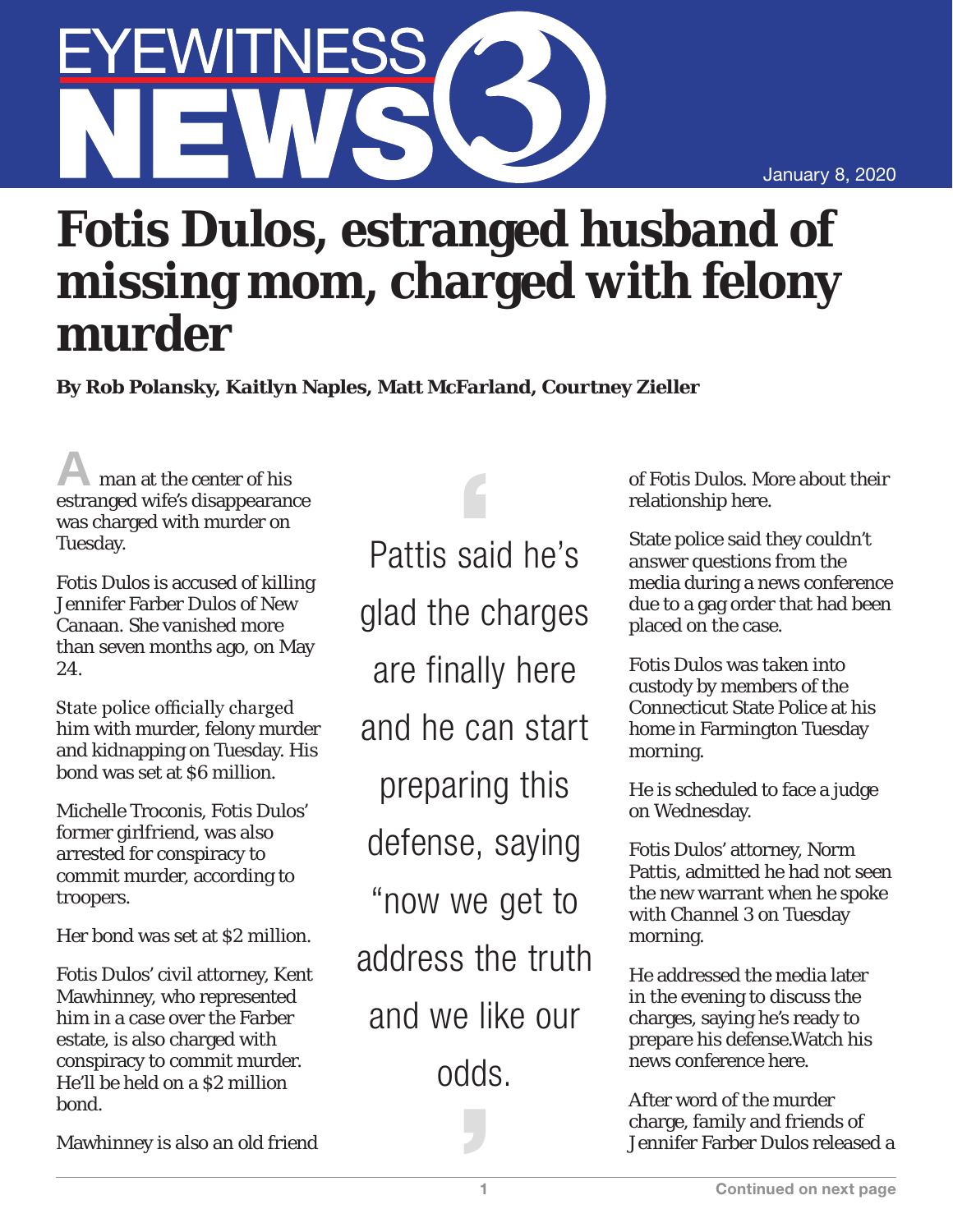

statement on Tuesday afternoon: Above all we thank the Connecticut State Police and the New Canaan Police Department, as well as the assisting local departments, for their tireless commitment and diligent, painstaking work that have led to these arrests," said Carrie Luft, spokesperson. "Although we are relieved that the wait for these charges is over, for us there is no sense of closure. Nothing can bring Jennifer back. We miss her every day and will forever mourn her loss. We believe the arrest warrants will speak for themselves, and we ask that you please respect our privacy during this time."

New Canaan police posted a simple tweet following news of the arrest: "Justice."

## NewCanaanPolice

## @NewCanaanPolice

Justice! 10:39 AM - Jan 7, 2020 Twitter Ads info and privacy 334 people are talking about this

J. Paul Vance, Channel 3's law enforcement analyst provided some insight on the arrest, which can be seen here.

Vance said the new warrant would provide all the facts as to what lead to the upgraded charge of murder.

Legal analyst Ryan McGuigan broke down the difference between the murder charge and the conspiracy to commit

murder charge. See his analysis here.

While Jennifer is still nowhere to be found, state police believe they have enough evidence to charge Dulos with murder.

Jennifer Dulos was reported missing on May 24. She was last seen dropping her five children off at school in New Canaan.

Fotis Dulos and Jennifer Dulos were in the middle of divorce proceedings at the time, court documents revealed.

Before the latest arrest, Fotis and Troconis were arrested twice since Jennifer Dulos' disappearance.

Fotis Dulos was initially charged with a couple of counts of tampering with evidence and one count of hindering prosecution.

His girlfriend, Michelle Troconis, was also previously charged with two counts of tampering with evidence and a single count of hindering prosecution.

The first warrant, issued back in June, detailed how Fotis and Troconis allegedly dumped trash bags with Jennifer Dulos' blood on them in more than 30 dumpsters throughout Hartford. Surveillance cameras recorded what appeared to be the couple.

The trash bags were brought to a trash facility, which prompted a weeks-long search there.

A new warrant said surveillance video showed someone in a hood and dark clothing riding a distinctive bike, one similar to a bike Fotis had, in the area of Jennifer's New Canaan home the morning she disappeared.

In the second warrant, which was issued in early September, state police said they believed Fotis Dulos was "lying in wait" at Jennifer Dulos' New Canaan home the day she went missing.

It also said that through surveillance footage, state police tracked Fotis Dulos in a red Toyota truck that was owned by an employee of his company, the Fore Group. They said Fotis Dulos used the truck on the day his estranged wife disappeared.

Investigators said that he had the truck detailed at an Avon car wash before returning it to his employee and then asked the employee to sell it.

They said they found Jennifer Dulos' DNA from a blood-like substance on the seats when they took it in for evidence.

According to police, Fotis allegedly attacked Jennifer inside her home and garage, using zip ties to tie her up. Two of the zip ties found contained a blood-like substance and tested positive for Jennifer's DNA.

Investigators allege Dulos then cleaned up the bloody scene with items he found in the garage like camping pillows, an old towel and a bucket, which